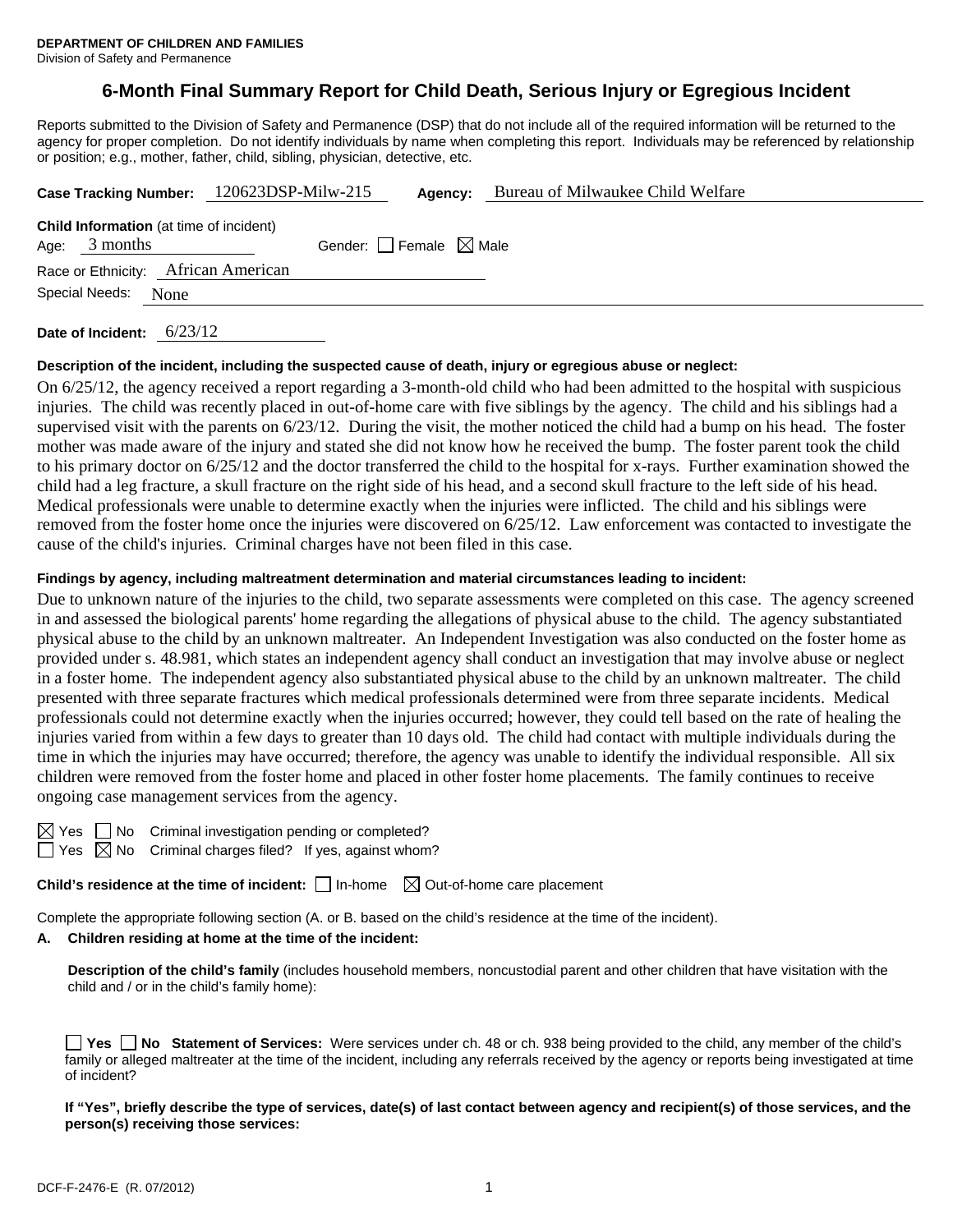**Summary of all involvement in services as adults under ch. 48 or ch. 938 by child's parents or alleged maltreater in the previous five years:** (Does not include the current incident.)

#### **Summary of actions taken by the agency under ch. 48, including any investigation of a report or referrals to services involving the child, any member of the child's family living in this household and the child's parents and alleged maltreater.** (Does not include the current incident.)

(Note: Screened out reports listed in this section may include only the date of the report, screening decision, and if a referral to services occurred at Access. Reports that do not constitute a reasonable suspicion of maltreatment or a reason to believe that the child is threatened with harm are not required to be screened in for an initial assessment, and no further action is required by the agency.)

**Summary of any investigation involving the child, any member of the child's family and alleged maltreater conducted under ch. 48 or ch. 938 and any services provided to the child and child's family since the date of the incident:** 

## **B. Children residing in out-of-home (OHC) placement at time of incident:**

## **Description of the OHC placement and basis for decision to place child there:**

At the time of the incident, the child resided in a general foster home with his foster mother, 11-year-old brother, 8-year-old brother, 6-year-old sister, 4-year-old brother and 3-year-old brother. The children were placed in out-of-home due to substantiated allegations of neglect by the mother and father to all of the children. Four of the child's siblings were placed in this foster home at the time of their removal from their parents' home in March 2012. The child was born on 3/13/12 and was taken into temporary physical custody on  $3/14/12$  due to concerns about the mother's ability to appropriately meet his basic needs. The child and his 6-year-old sister were placed in the foster home with their other siblings on 5/17/12. The child has no special needs and a general foster home was deemed appropriate for placement.

## **Description of all other persons residing in the OHC placement home:**

The household consisted of the foster mother and this sibling group.

**Licensing history:** Including type of license, duration of license, summary of any violations by licensee or an employee of licensee that constitutes a substantial failure to protect and promote the welfare of the child.

The foster parent has been licensed as a general foster home since February 2012. She was initially licensed for placement of four children; however, an exception was granted allowing two additional children so that all the children could be placed together. The foster parent's license is currently on hold as a result of this incident. There were no noted concerns prior to this incident.

#### **Summary of any actions taken by agency in response to the incident:** (Check all that apply.)

| $\boxtimes$            | Screening of Access report                           | Attempted or successful reunification             |
|------------------------|------------------------------------------------------|---------------------------------------------------|
| $\overline{\boxtimes}$ | Protective plan implemented                          | Referral to services                              |
|                        | Initial assessment conducted                         | Transportation assistance                         |
| $\Box$                 | Safety plan implemented                              | Collaboration with law enforcement                |
|                        | Temporary physical custody of child                  | Collaboration with medical professionals          |
|                        | Petitioned for court order / CHIPS (child in need of | Supervised visitation                             |
|                        | protection or services                               | Case remains open for services                    |
| $\boxtimes$            | Placement into foster home                           | Case closed by agency                             |
| $\Box$                 | <b>Placement with relatives</b>                      | Initiated efforts to address or enhance community |
|                        | Ongoing Services case management                     | collaboration on CA/N cases                       |
|                        |                                                      | Other (describe):                                 |
|                        |                                                      |                                                   |

## **FOR DSP COMPLETION ONLY:**

**Summary of policy or practice changes to address issues identified during the review of the incident:** 

Under the Child Welfare Disclosure Act (Section 48.981(7)(cr), Stats.), DSP completes a 90-day review of the agency's practice in each case reported under the Act. In accordance with the DCF memo Series 2010-13, dated December 7, 2010 pertaining to the Child Welfare Case Review Protocol, the Bureau of Performance Management (BPM) completed an on-site review in case # 120623DSP-Milw-215. The review found the Bureau of Milwaukee Child Welfare (BMCW) in compliance with CPS Access and Initial Assessment Standards for the Access report under review. BMCW practice in Initial Assessment was not compliant with standards in the area of information